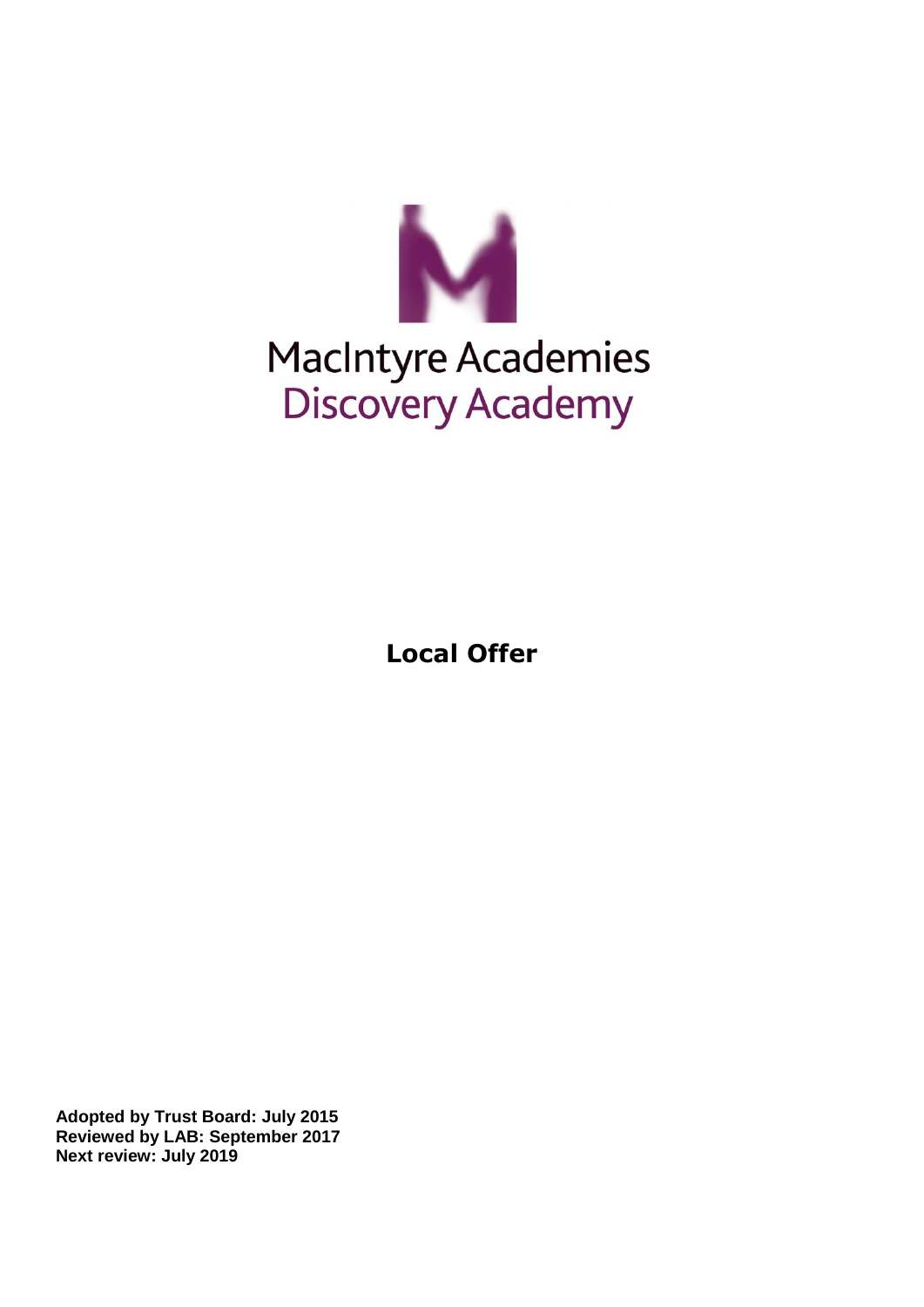

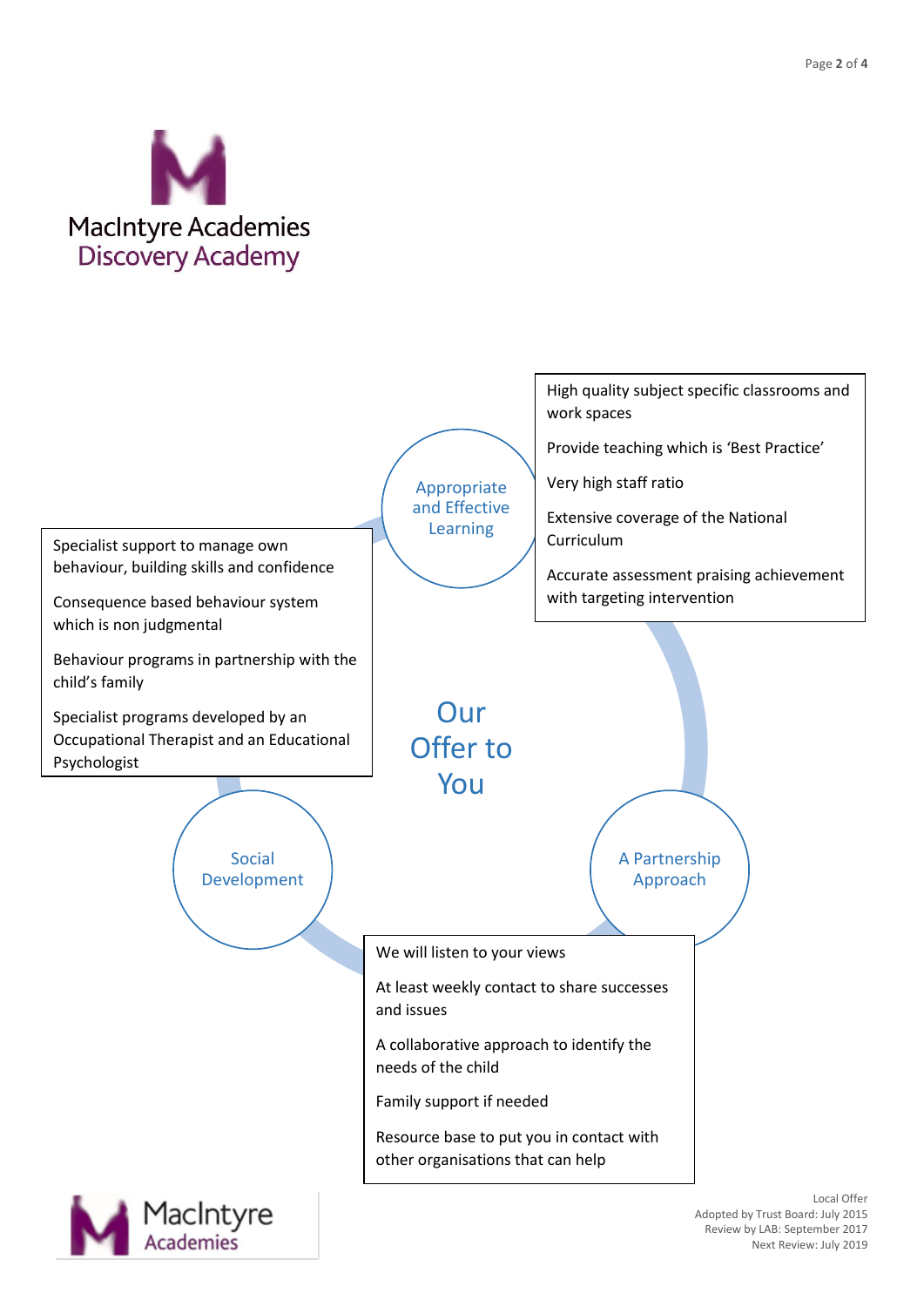What you can expect of Discovery Academy to make sure your child is safe and happy at school and their academic and social needs are met:

## **Appropriate and Effective Learning**

The Academy will teach the in line with the National Curriculum, and offer the greatest scope of academic subjects possible.

The school will provide teaching which is best practice. Classes will have a very high staffing ratio to provide individual support where necessary. Staff have a range of specialisms to provide high quality teaching.

Classroom staff will be able to accurately assess the level children are working at and differentiate the curriculum appropriately. Specific interventions in Maths and English will take place where needed. Assessment will praise effort and achievement whilst giving direction and opportunity to 'close the gap' on any lack of knowledge.

Your child's progress, both academically and socially will be reviewed regularly with yourself and will inform future learning.

A range of resources will support learning for children operating at different levels. These include subject specific rooms such as Science, Art Design & Technology, Food Technology and a Gym.

## **Social Development**

The Academy will provide support for children in managing their own behaviour and to build up skills and confidence in dealing with social situations. This support will be best current practice in Autism provision, and include Social Stories and other proven techniques.

A consequence based behaviour system will encourage students in a non-judgmental way to understand their behaviours and assist them in choosing the right course of action. Behaviour programs will be developed for each child with specific negotiated targets and rewards. All behaviour strategies will be in partnership with the child's family to ensure progress at home as well as school.

To meet the sensory and social needs of autistic learners, students will have access to calming rooms and sensory facilities with specialist programs under the direction of an Occupational Health Practitioner and Educational Psychologist as required.

All staff will receive training so they have the knowledge and confidence to support children's needs. This will be wide ranging, and include autism specific training.

## **A Partnership Approach**

The Academy will provide comprehensive communication and you will have every opportunity to share your views. The Academy will be in contact at least weekly via home - school diaries and telephone conversations. You will be invited into school regularly to discuss your child's progress. Where appropriate, the Academy will make sure children's families are able to take part fully in school trips, performances and events.

The Academy will work in partnership with you and other experts to identify the needs of your child and put into place the correct support including family support if you need this. For example:

- Annual Education, Health and Care Plan (EHCP) review meetings will give you the opportunity to discuss the progress your child has made and the provision, targets and support your child requires to make further progress;
- Careers advice to help pick realistic and achievable career paths;
- Advocating for your child where necessary at CAMHS meetings;
- Referral to or seeking advice from other organisations.